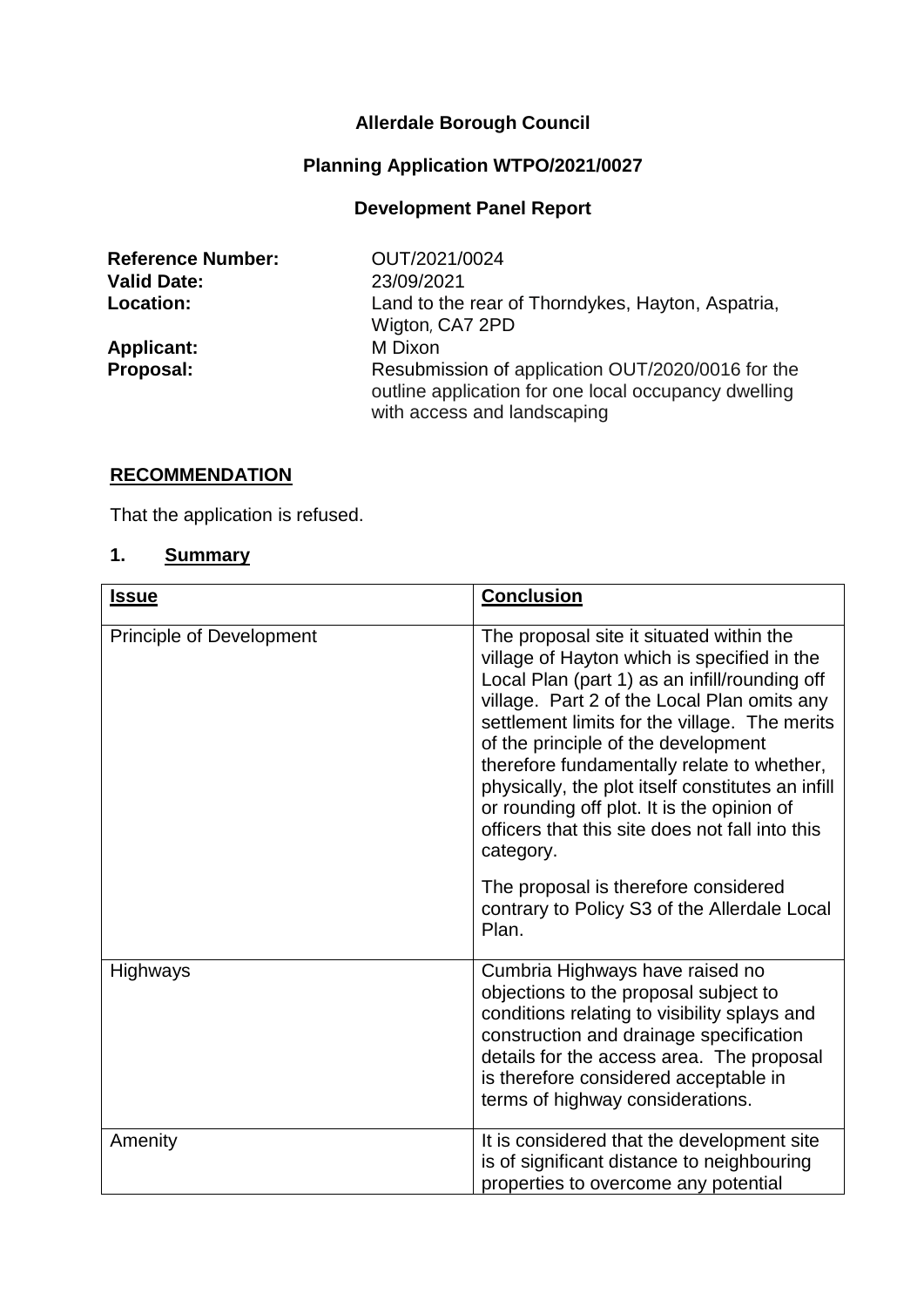|          | amenity issues and any amenity issues<br>would be addressed as part of any future<br>reserved matters application.                                                                                                                                                                                                                                                                                                                                          |
|----------|-------------------------------------------------------------------------------------------------------------------------------------------------------------------------------------------------------------------------------------------------------------------------------------------------------------------------------------------------------------------------------------------------------------------------------------------------------------|
| Heritage | The site falls just outside of the Hayton<br>Conservation Area, however the access<br>road is within. The application site is<br>located within Hadrian's Wall World<br>Heritage Site Buffer Zone and is also<br>adjacent to a Listed Building (The Chapel)<br>directly to the right of the access track.<br>It is considered that a development of one<br>residential dwelling could be achieved<br>without resulting in detriment to the above<br>assets. |
| Drainage | A drainage report has been submitted with<br>the application which are considered<br>satisfactory for the development                                                                                                                                                                                                                                                                                                                                       |

### **2. Introduction**

**2.1.** The application has been called in by Cllr Lister to be considered by the Development Panel

### **3. Proposal**

- 3.1 The application seeks outline planning permission for one local occupancy dwelling with access and landscaping to be considered.
- 3.1. The details for consideration are:- Applcation form dated 23.09.2021 Dwg No TD.01a – Location Plan Dwg No PB2 – Block Plan Outline Drainage Design dated 31.07.2020

## **4. Site**

- 4.1 The proposal site is situated within the village of Hayton which consists of residential development to either side of the highway through the village. To the North of the site is agricultural fields. It is just outside the designated Conservation Area however the proposed access to the site is within.
- 4.2 The application seeks outline planning permission for the erection of one local occupancy dwelling with access and landscaping to be considered. The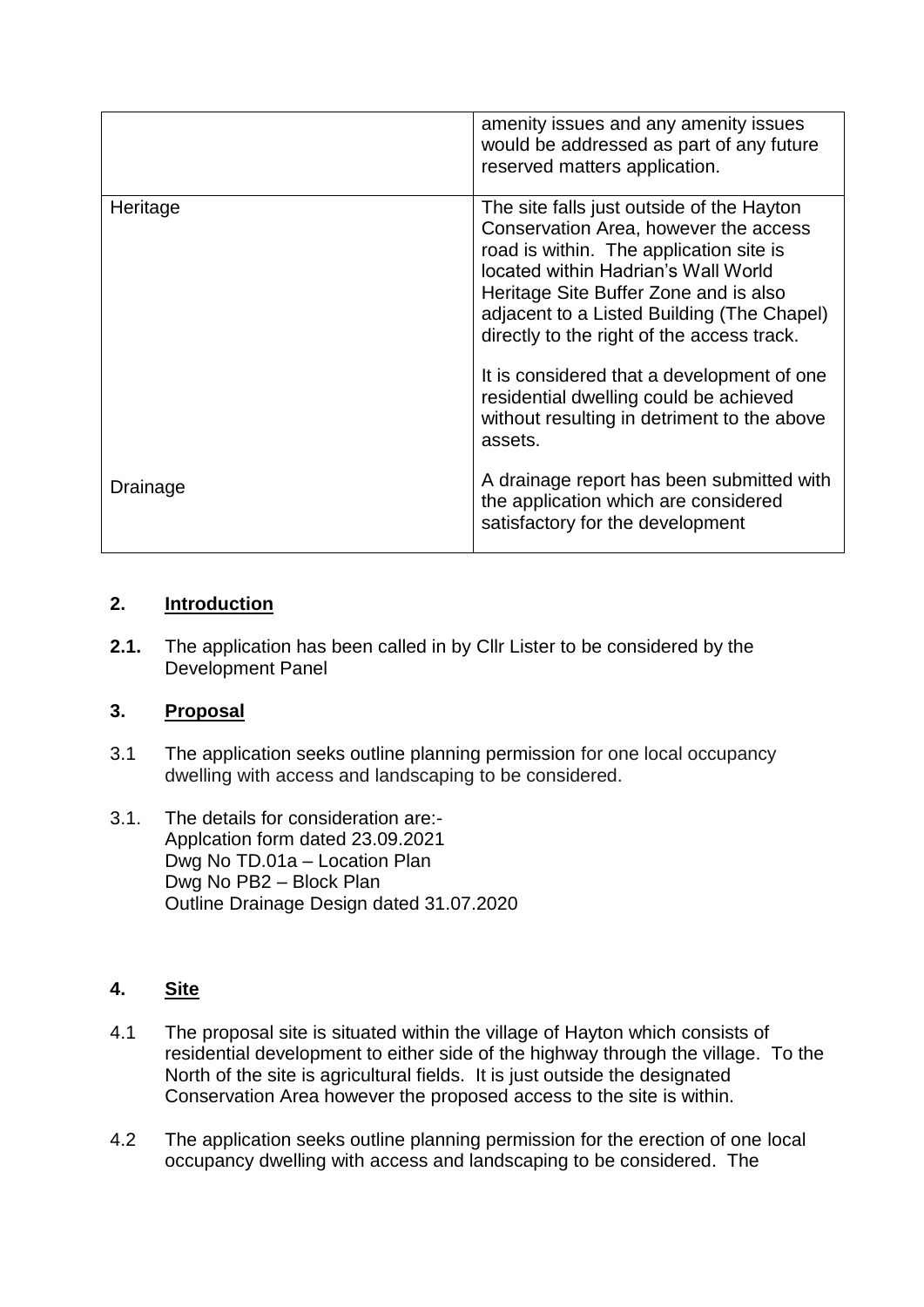application is supported by an indicative block plan which demonstrates how a dwelling could be sited and also shows the proposed landscaping.

4.3 The access to the site is an existing agricultural track. The site is presently used as a field for grazing livestock.

#### **5. Relevant Planning History**

5.1 OUT/2020/0016 - Outline application for one dwelling – Withdrawn – 13.11.2020

#### **6. Representations**

6.1. **Hatyon & Mealo Parish Council –** Hayton and Mealo Parish Council oppose the application for the following reasons:-

1. The proposed development is outside of the defined village limit and is on a greenfield site in open countryside.

2. The new build development is not sympathetic to the Conservation Area status of the village.

3. Part of the proposed access is over the Registered Village Green and land not within the applicant's ownership and for which consent does not exist.

- 6.2 **Environmental Health –** No response to date.
- 6.3 **Cumbria Highways & LLFA –** I can confirm that we have no objections to the proposal, subject to the following recommended conditions being included in any Notice of Consent which may be issued:

1) The development shall not commence until visibility splays providing clear visibility of 43 metres measured 2.4 metres down the centre of the access road and the nearside channel line of the carriageway edge have been provided at the junction of the access road with the county highway. Notwithstanding the provisions of the Town and Country Planning (General Permitted Development) (England) Order 2015 (or any Order revoking and re-enacting that Order) relating to permitted development, no structure, vehicle or object of any kind shall be erected, parked or placed and no trees, bushes or other plants shall be planted or be permitted to grown within the visibility splay which obstruct the visibility splays. The visibility splays shall be constructed before general development of the site commences so that construction traffic is safeguarded.

2) The whole of the access area bounded by the carriageway edge, entrance gates and the splays shall be constructed and drained to the specification of the Local Planning Authority in consultation with the Highway Authority.

3) Full details of the surface water drainage system (incorporating SUDs features as far as practicable) and a maintenance schedule (identifying the responsible parties) shall be submitted to the Local Planning Authority for approval prior to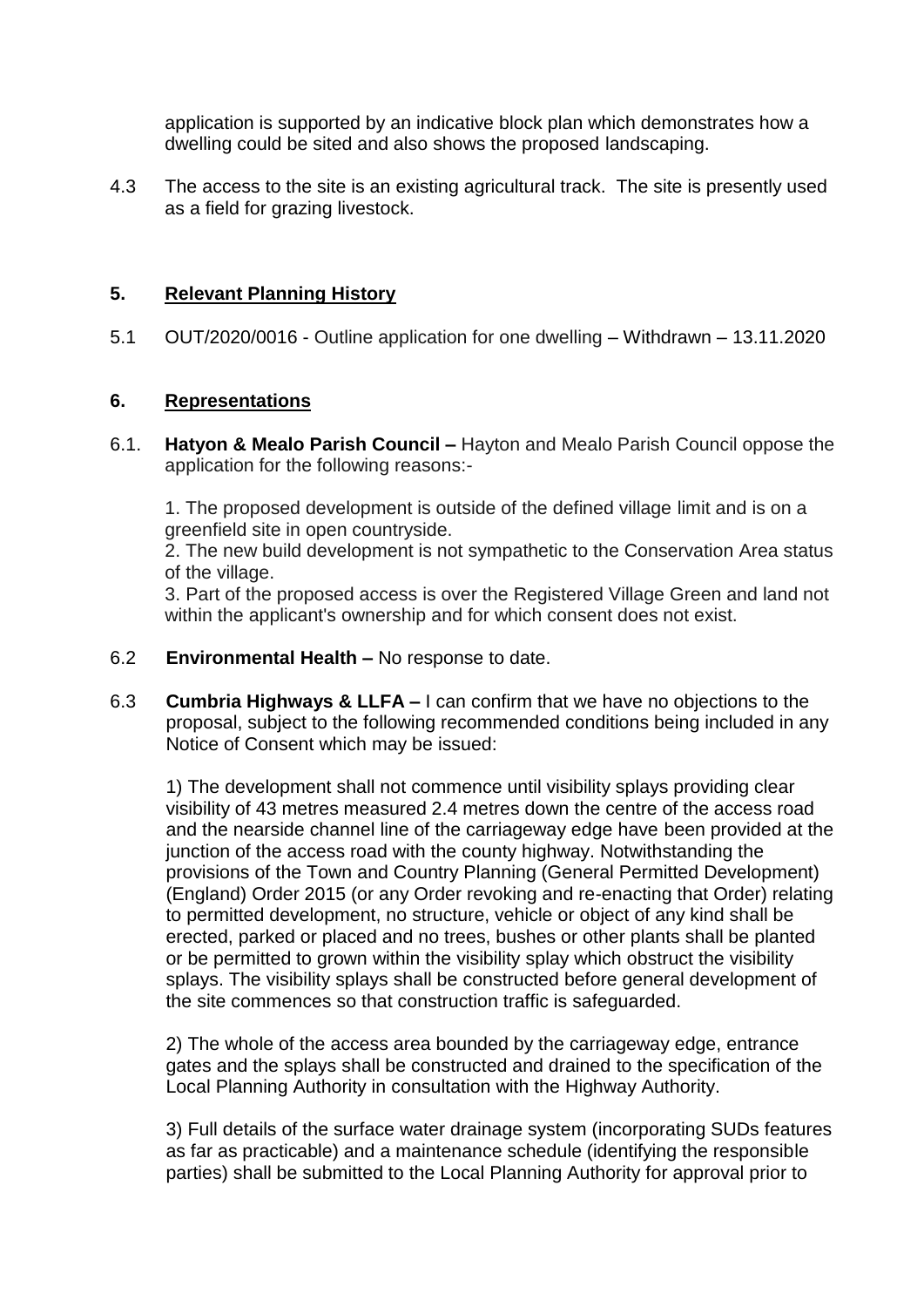development being commenced. Any approved works shall be implemented prior to the development being completed and shall be maintained thereafter in accordance with the schedule.

- 6.4 **United Utilities –** No objections subject to standard foul and surface water conditions being imposed
- 6.5 The application has been advertised in the local press, on site by means of a site notice and by neighbour letter. To date, 15 representations have been received; 1 of support and 14 of objection.
- 6.6 The letter of support refers to other properties access over the village green and being consistent.
- 6.7 The letters of objection are made on the following grounds;
	- Negative impact on Conservation Area
	- Outside of settlement limit
	- Impact on Hadrian's Wall Buffer Zone
	- Increase in traffic and use of access
	- Potential overlooking
	- Impact on wildlife
	- Not infill or rounding off
	- Development would set a precedent
	- Effects on daylight of neighbouring property from proposed hedge
	- Loss of agricultural land
	- Loss of privacy & light
	- Access required over Parish Council land
	- Other more suitable sites within village
	- Does not continue residential boundary of village
	- Access over village green
	- Would change linear aspect of settlement
	- Impact on biodiversity
	- Questionable if road standards or utilities connections can be made given ownership of access road
	- Established rights of access over access road would lapse if use of land changed
	- Local need dwelling not achievable
	- No consent given for access to maintain hedge
	- Not in keeping with built landscape

### **7. Environmental Impact Assessment**

- 7.1. The Town and Country Planning (Environmental Impact Assessment) Regulations 2017
- 7.2. The development does not within Schedule 1 nor 2 and, as such, is not EIA development.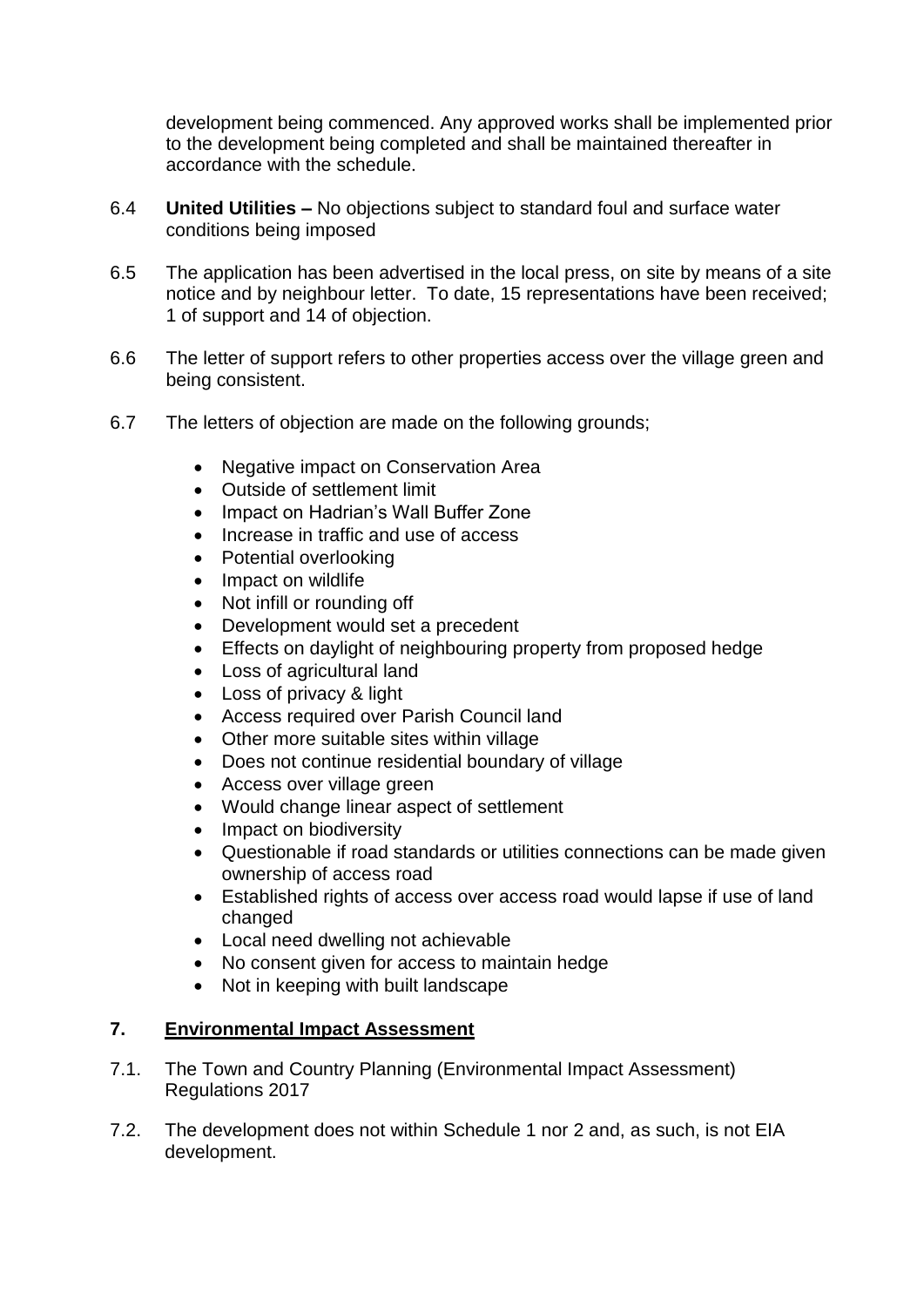#### **8. Duties**

8.1. For Listed Buildings:

Section 66(1) of the Listed Buildings Act 1990 states that, in considering whether to grant planning permission for development which affects a listed building or its setting, the local planning authority shall have special regard to the desirability of preserving the building or its setting or any features of special architectural or historic interest which it possesses.

8.2. For conservation areas:

Section 72(1) of the Listed Building and Conservation Area Act 1990 states that, with respect to any buildings or other land in a conservation area, special attention shall be paid to the desirability of preserving or enhancing the character or appearance of that area.

#### **9. Development Plan Policies**

#### 9.1 **Allerdale Local Plan Part 1 (2014)**

- Policy S1 Presumption in favour of sustainable development
- Policy S2 Sustainable development principles
- Policy S3 Spatial Strategy and Growth
- Policy S4 Design principles
- Policy S5 Development principles
- Policy S9 Rural Exceptions Sites
- Policy S27 Heritage Assets
- Policy S28 Hadrian's Wall World Heritage Site
- Policy S29 Flood Risk and Surface Water Drainage
- Policy S32 Safeguarding Amenity
- DM14 Standards of Good Design

These policies can be viewed at:-

[https://www.allerdale.gov.uk/en/planning-building-control/planning-policy/local-plan-part-](https://www.allerdale.gov.uk/en/planning-building-control/planning-policy/local-plan-part-1/)[1/](https://www.allerdale.gov.uk/en/planning-building-control/planning-policy/local-plan-part-1/)

#### **10. Other material considerations**

- **10.1 National Planning Policy Framework (NPPF) (2021)**
- **10.2 Council Strategy 2020-2030**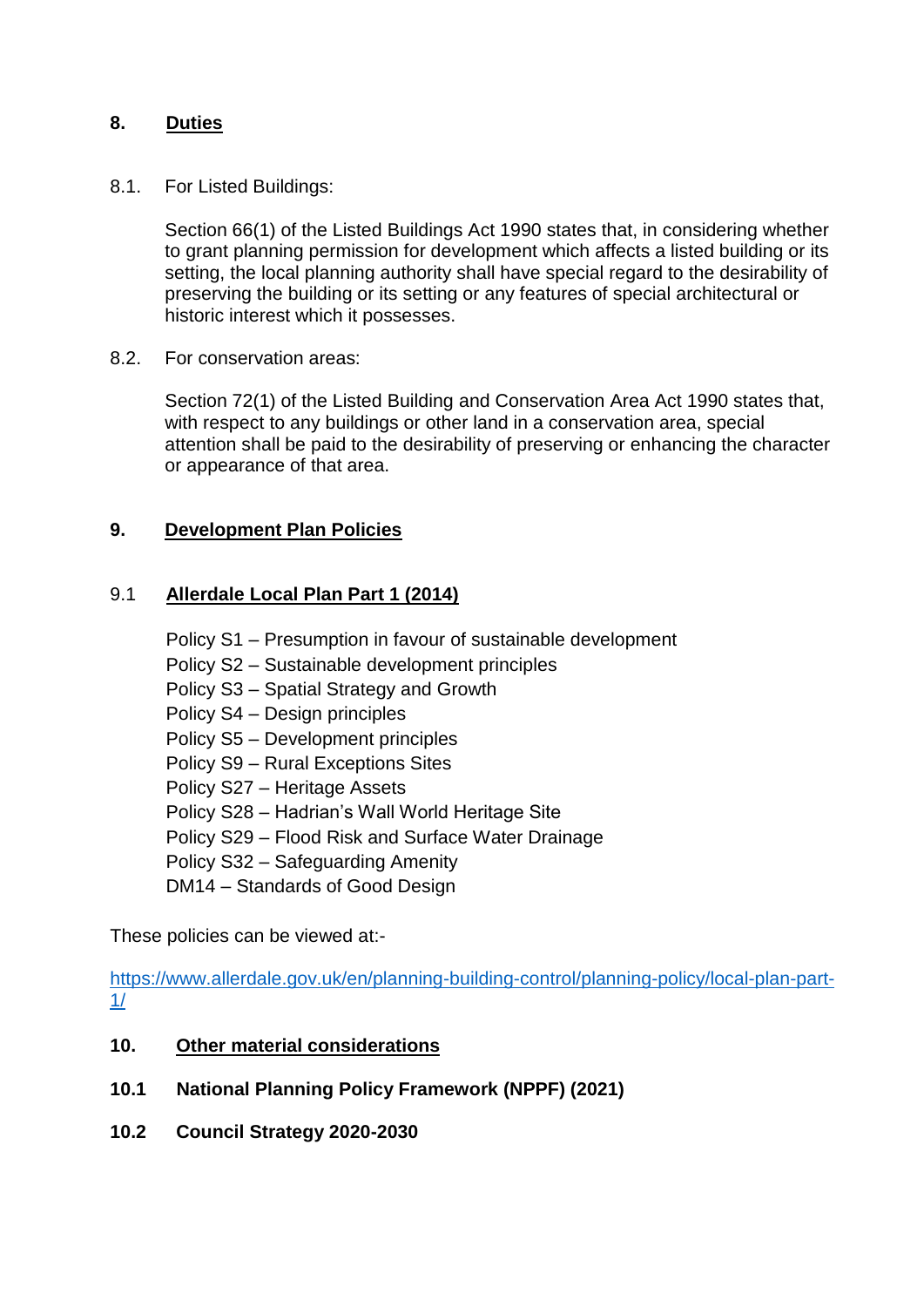### **11. Policy weighting**

11.1. Section 38(6) of the Planning and Compulsory Purchase Act 2004 requires that, if regard is to be had to the development plan for the purpose of any determination to be made under the Planning Acts, the determination must be made in accordance with the plan unless material considerations indicate otherwise. This means that the Allerdale Local Plan (Part 1) 2014 and the Allerdale Borough Local Plan (Part 2) 2020 policies have primacy.

#### **12. Assessment**

#### **Principle of Development**

- 12.1 The proposal site is situated within the village of Hayton which consists of residential development to either side of the highway through the village. To the North of the site is agricultural fields. It is just outside the designated Conservation Area however the proposed access to the site is within. The application seeks outline planning permission for the erection of one dwelling with access and landscaping details for consideration. The application is supported by an indicative block plan which demonstrates how a dwelling could be sited and also shows the proposed access (which is an existing agricultural track) and includes location of proposed hedgerows. The site is presently used as a field for grazing livestock.
- 12.2 Hayton is specified in the Local Plan Policy S3 as an Infill/Rounding Off Village. As outlined in the policy context section of this report, the determination of this application must be made in accordance with the adopted development plan unless material considerations indicate otherwise. Indeed this is reemphasised under the provisions of Paragraph 47 of the updated NPPF.
- 12.3 Local Plan policy S1 'Presumption in Favour of Sustainable Development' confirms that "the Council will take a positive approach in favour of sustainable development" and paying particular regard to scale.
- 12.4 Given the weighting outlined in the previous section of this report, there is a policy context which provides the ability for development of the scale proposed to be permitted if it is sustainable and accords with Policy S5's criteria.
- 12.5 Under the policy context of Policy S3 which seeks to resist non-essential development beyond locations that accord with S5's criteria, it is noted that no essential need has been submitted in support of the application. The merits of the principle of the development therefore fundamentally relate to whether, physically, the plot itself constitutes an infill or rounding off plot. It is the opinion of officers that this site does not fall into this category.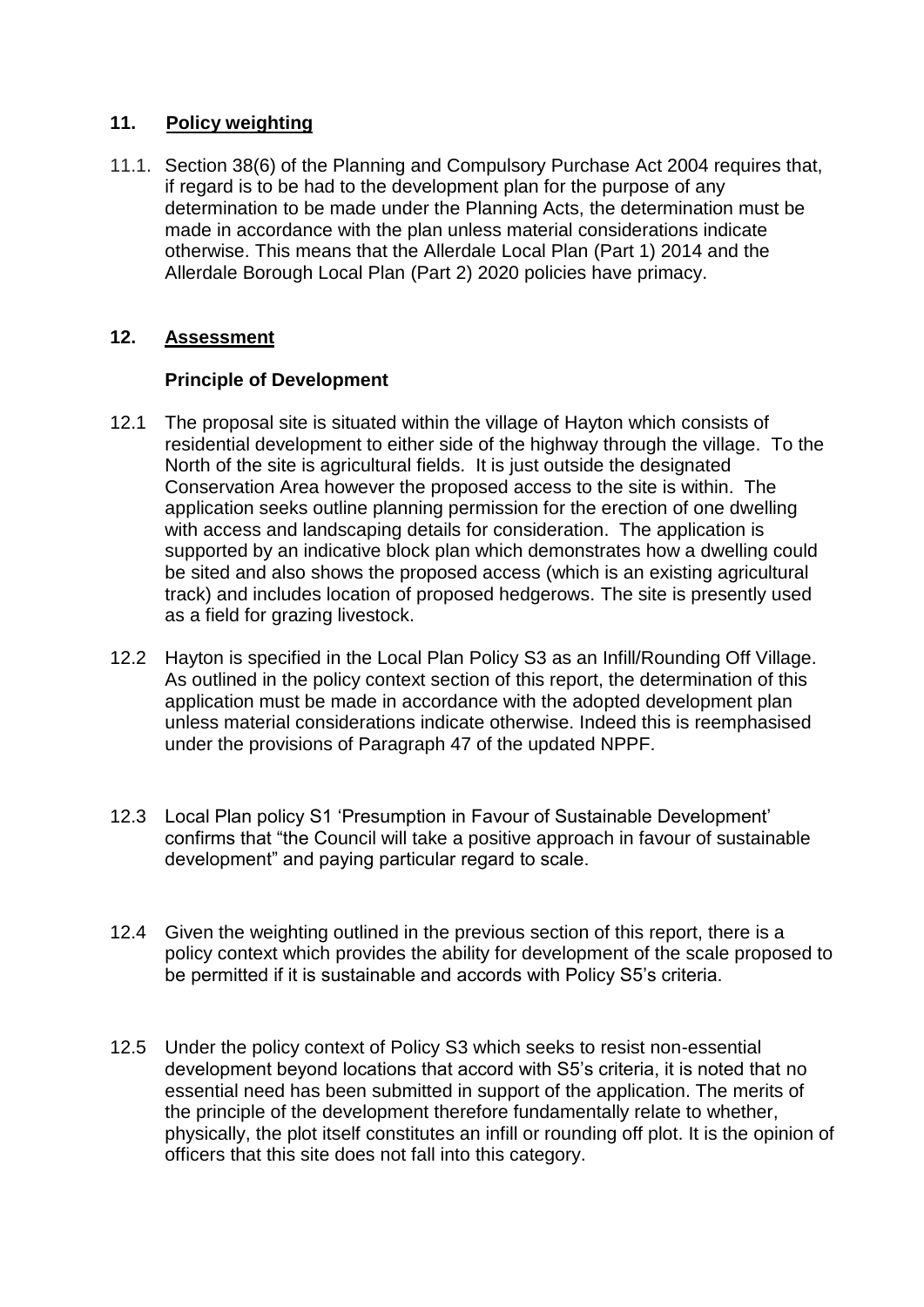#### **Design and Relationship to Village**

- 12.6 As an outline application for a single dwelling, with only the means of access and landscaping to consider, there are no definitive details on the siting, appearance, layout and scale of the proposal with only an illustrative block plan submitted for consideration.
- 12.7 Policy S5 of the Allerdale Local plan emphasises within its design criteria that "development should be of a scale and design which will not detract from the character of the settlement*".*

In specific reference to Infill/ rounding off villages it adds proposals should:-

- (i) Be of a scale that is sympathetic to the role of the settlement and respect its appearance and physical capacity;
- (ii) Be within or well related to the form of the settlement and to existing buildings within the settlement;
- (iii) Protect, maintain or enhance the local distinctiveness, character and landscape and historic setting of the settlement, and

Development within Infill/Rounding Off Villages must not;

- Result in the loss of important historic, green infrastructure or natural features which provide valuable local amenity
- Exacerbate the adverse effects if ribbon development
- Result in further adverse effects of areas of sporadic development in otherwise open countryside
- Result in settlements joining together
- 12.8 The application is supported by a design and access statement which states the site is a rounding off of this part of the village with a strong boundary to the East, South and West and provides confirmation that the Northern boundary would continue the boundary of the adjacent dwelling, maintaining the residential character in the immediate area. Whilst officers appreciate these comments, the dwelling referred to faces onto, and is accessed directly from the public highway. The application site is set back from existing built development with the proposed access being from an agricultural track. Whilst there is a detached dwelling to the East of the site, again this is accessed from the adjacent public highway.
- 12.9 Officers have evaluated this supporting evidence in the context of the existing settlement. Hayton village/hamlet comprises of a small compact rural settlement with a mixture of agricultural and residential properties. The design and house types within the village are predominantly two storey dwellings, however properties to the South West of the village are single storey and consist of a combination of modern and traditional properties/buildings. However, overall, it retains a character of a traditional Cumbrian farming hamlet. A key characteristic is its linear settlement pattern which straddles each side of the road, albeit with large green areas to the front of properties on the South East side of the village.
- 12.10 The current proposal relates to the siting of one detached dwelling to the rear of an existing dwelling (Thorndykes). Officers consider that this development could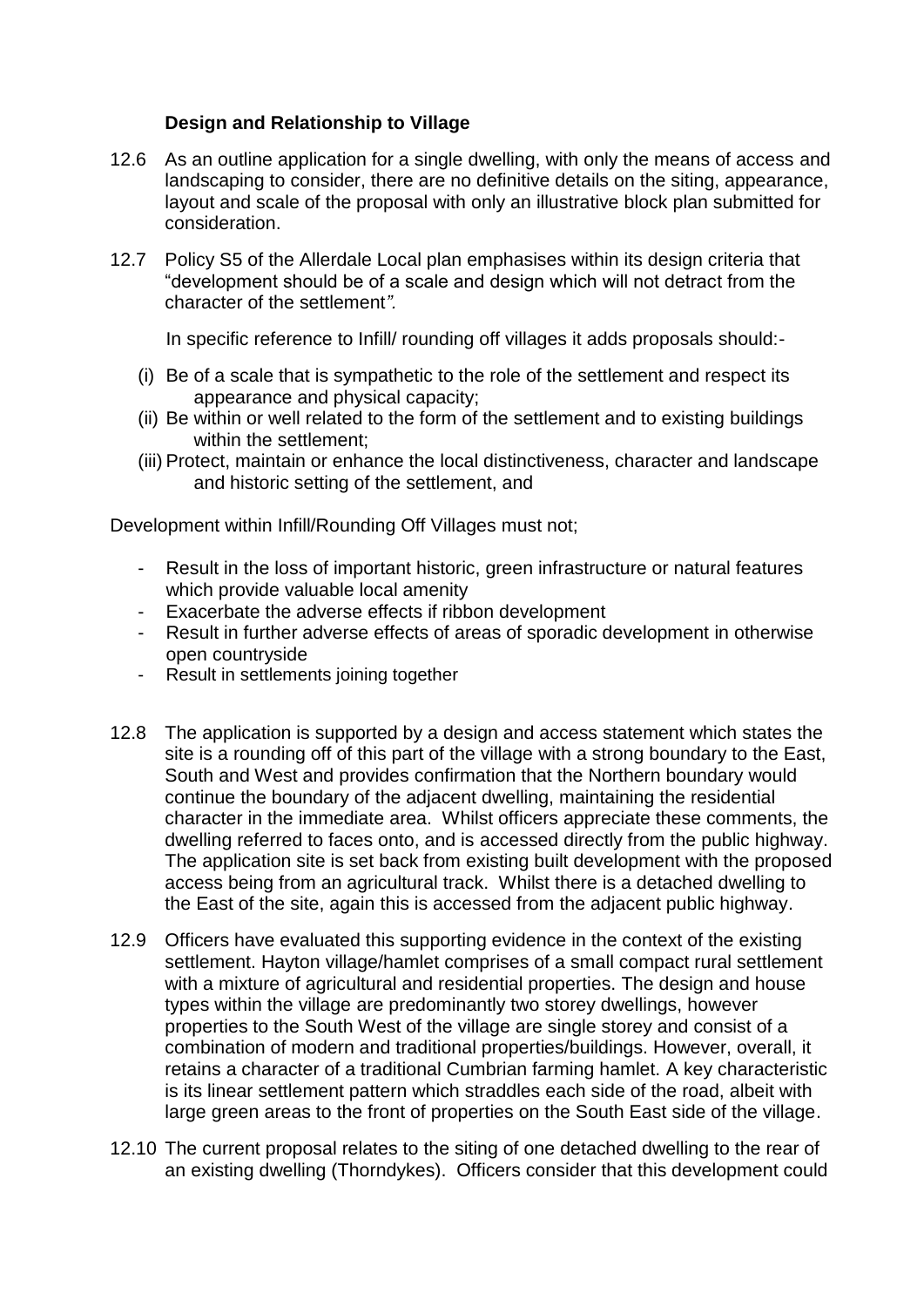neither be called infill or rounding off and would result in a form of development which does not relate well to the village itself or the highway upon which it is developed around. Its incongruous positon is poorly related to the settlement, undermining its distinctiveness and character contrary to the criteria of Policy S5 of the Allerdale Local Plan and the principle of the development is therefore considered unacceptable.

#### **Highways**

- 12.11 A speed survey has been submitted with the application as requested by Cumbria Highways. Following their assessment of the application and submitted speed survey, Cumbria Highways have advised they have no objections to the proposal subject to conditions being imposed as stated in the representations section of this report.
- 12.12 A section of the proposed access is over land not within the applicant's control. The relevant certificate has been completed and notice has been served upon the land owner in this respect. The proposal intends to utilise the existing field access over this land. The right of access is a civil matter.
- 12.13 Outwith the access is the areas of village greens which fall within the application proposals visibility splays. Although these areas of land are outside of the applicant's control, given parcels of land ownership by the Parish Council and the adjoining parcels of land forming part of Hayton Village Green, it is reasonable to assume that these areas of land will not be developed upon. Therefore taking account of this, and the visibility requirements for other properties within the immediate vicinity, it is considered that adequate access provision can be made for the proposal without resulting in detriment to highway safety.

#### **Amenity**

12.14 As an outline application, the loss of any amenity would be addressed as part of any future reserved matters application. However it is considered that the development site is of significant distance to neighbouring properties to overcome any potential amenity issues, dependent upon the proposed height and design of the dwelling.

### **Heritage**

- 12.15 The site falls just outside of the Hayton Conservation Area, however the access road is within. The application site is located within Hadrian's Wall World Heritage Site Buffer Zone and is also adjacent to a Listed Building (The Congregational Chapel) directly to the right of the access track.
- 12.16 Policy S27 states only proposals which do not harm any positive qualities of the heritage asset(s) will be approved, unless there is a clear and convincing public benefit to the proposal that will outweigh the harm caused to the asset(s). Policy S28 further states that proposed development in the Hadrian's Wall World Heritage Site Buffer Zone should be assessed for its impact on the outstanding Universal Value of the World Heritage Site, and particularly on key views both into and out of it.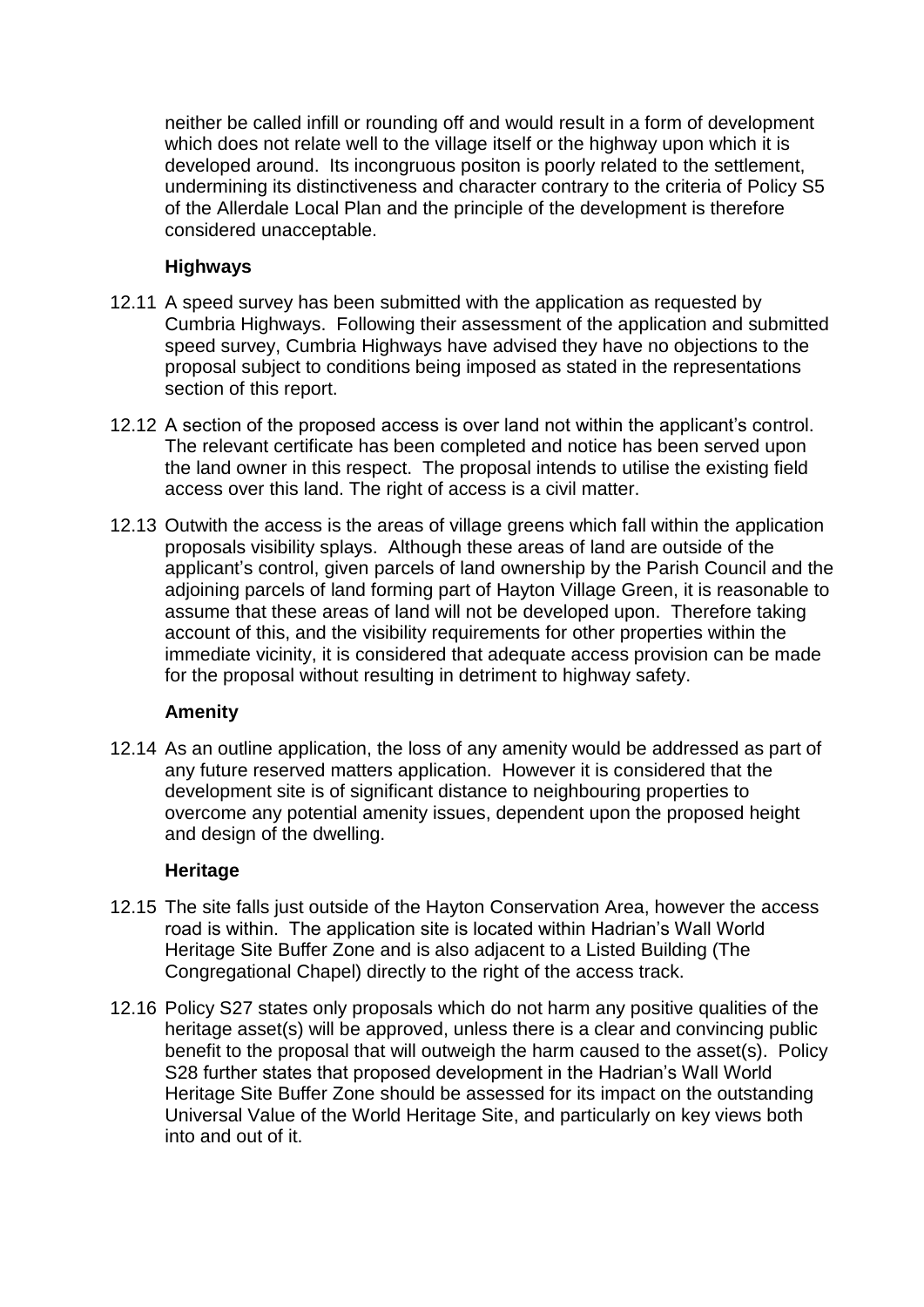12.17 It is considered that a development of one residential dwelling could be achieved according with the aforementioned policies. However, given the application is for outline only, the design and siting of the proposed dwelling would be further considered against the policies during the determination of a reserved matters application. As the proposal utilises an existing track as its means of access it is considered the proposed development would not adversely impact on the setting of the listed building.

#### **Local Occupancy**

- 12.18 The application proposal has been amended to include the provision of a dwelling for local occupancy and the agent has provided confirmation of agreement to a condition being imposed on any grant of planning permission to this effect.
- 12.19 Policy S9 makes provision for Rural Exception Sites provided that;

a) The development will meet or assist in meeting an identified evidence based need for affordable housing in the area, which could not otherwise be met;

b) The site is well-related and sympathetic to the form and character of the settlement, demonstrates good design and allows accessibility to community services and facilities within it;

c) The scale is in keeping with the settlement's setting and its role in the hierarchy;

d) The site is considered to be the most suitable to meet the identified need;

e) The applicant enters into an appropriate legal agreement that ensures the accommodation will meet the need for local affordable housing in perpetuity.

12.20 This policy is to meet generic local housing need rather than those of individuals No evidence has been submitted with the application to demonstrate the need of a local occupancy dwelling within the village of Hayton therefore little weight is given to this proposal. In addition to this, and the provision contained within Policy S9, officers advise that such an agreement would need to be by means of a S106 and would not only encompass local occupancy but also require it to be affordable. Given the lack of evidence for the need of such a dwelling, it could not be demonstrated that a S106 is either necessary or reasonable.

#### **Drainage**

12.21 A detailed drainage report has been submitted with the application which states that foul drainage will be connected to United Utilities sewer in accordance with Building Regulations and a S106 agreement with United Utilities. Surface water will be discharged to a soakaway to the rear of the proposed dwelling. Albeit no percolation tests have been submitted with the application, the drainage report refers to an existing watercourse to the north of the site which is within the applicant's ownership. Thus there is an established fall-back position and the drainage hierarchy details can be reserved by condition. The submitted drainage details are considered satisfactory and accord with Policy S29.

#### **13 Conclusions**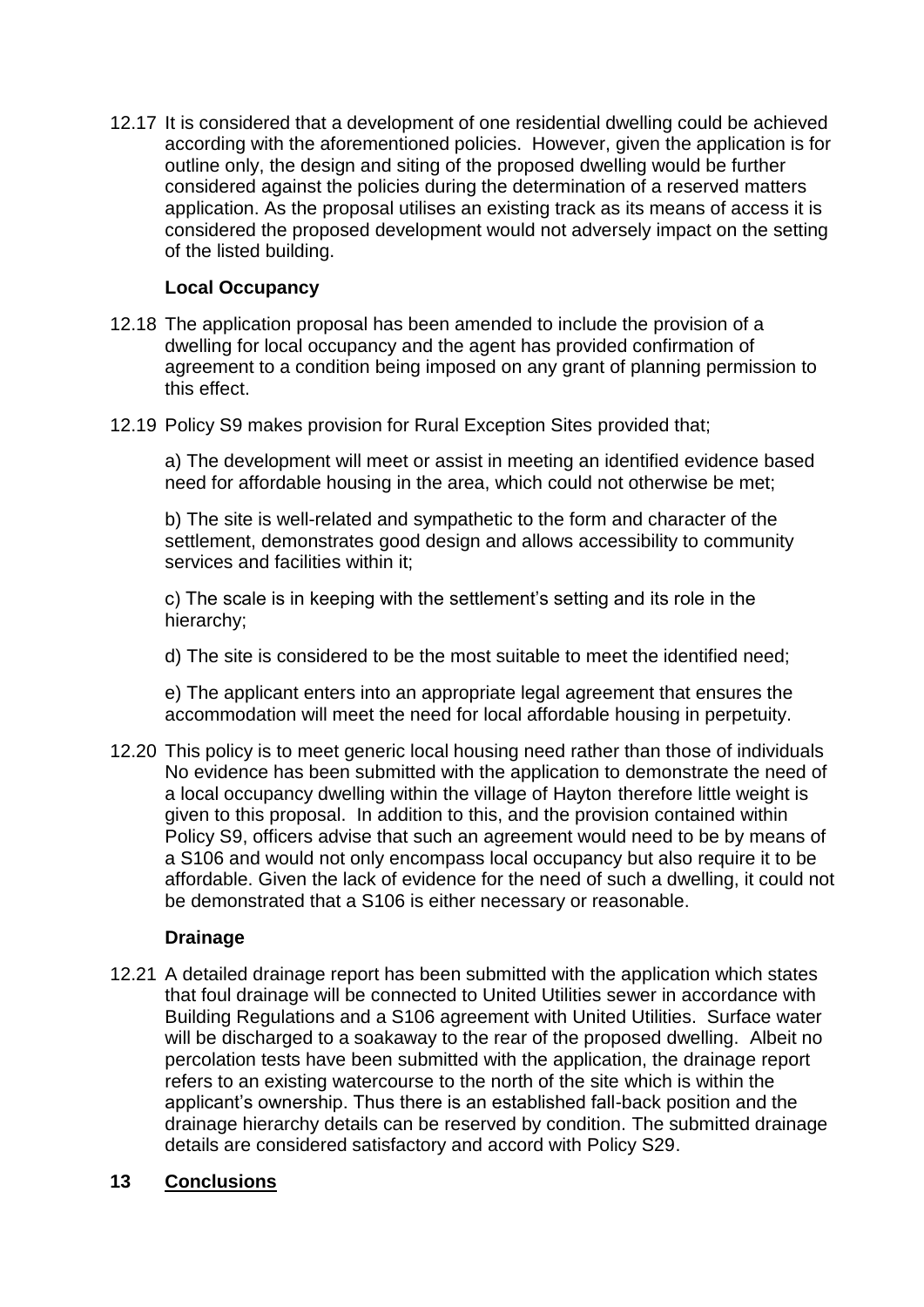13.1 The location of the proposal is not considered to be either infill or rounding off due to its physical relationship to the existing village and, if approved, would constitute a departure to adopted local plan policy. The proposal is therefore contrary to policy S3 of the Allerdale Local Plan.

### **14 Recommendation**

14.1 That the proposal be refused

### **Annex 1**

### **Reasons**

- 1. The site of the development is considered to constitute neither infill nor rounding off development, eroding the distinctive rural settlement character of the settlement features, pattern, identity and rural character of its locality and would be an incongruous development in this rural locality. The site is therefore not considered to be well related to the built environment. As such it is contrary to policies S1, S3 and S5 of the adopted Allerdale Local Plan Part 1 – 2014 and the provisions of the National Planning Policy Framework 2019.
- 2. The proposed development constitutes non-essential residential development in the open countryside and is not considered to qualify as an exception for housing outside of the settlement and contrary to Policy S3 of the Allerdale Local Plan Adopted July 2014.